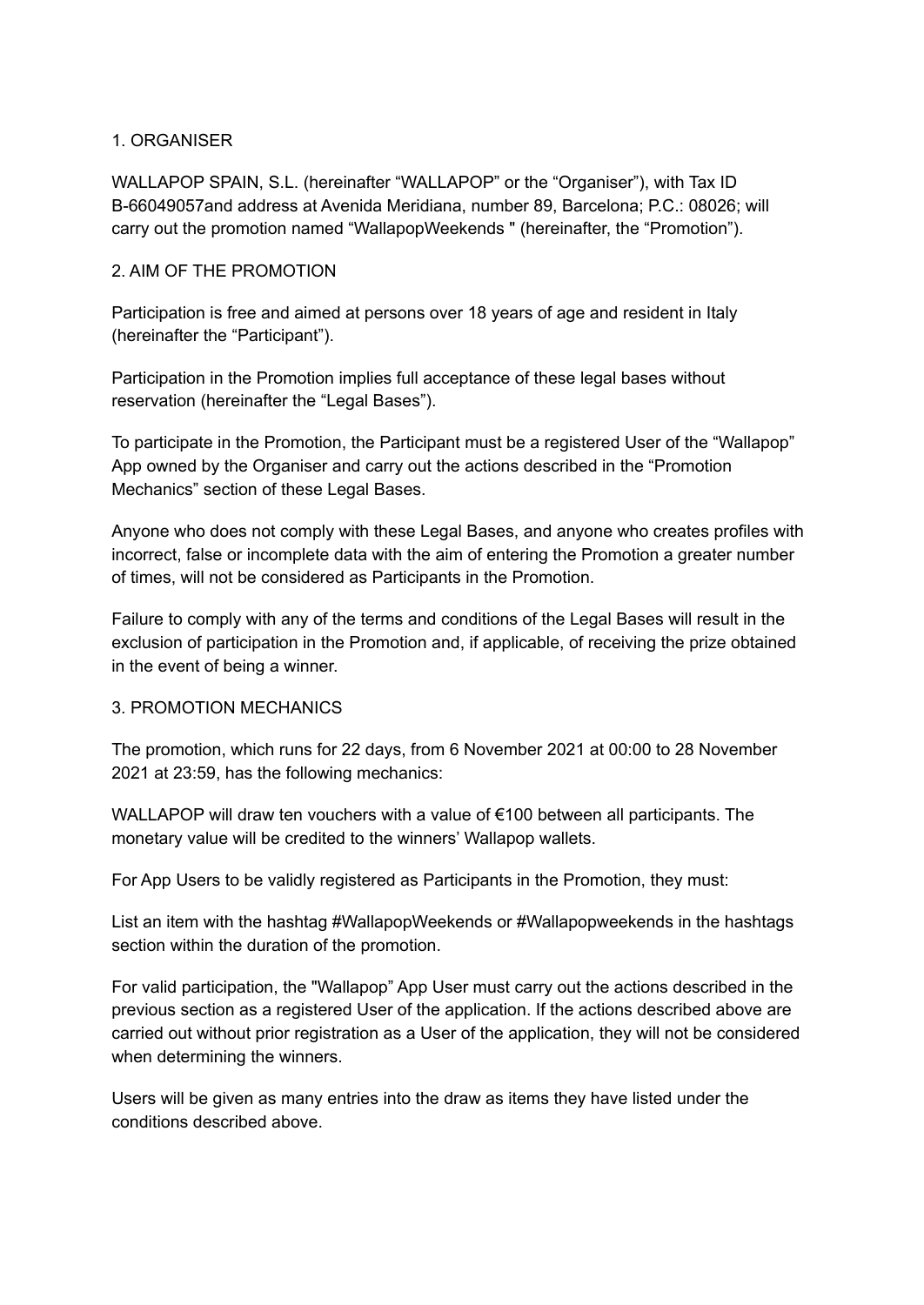## 4. DURATION

The promotion will run for twenty-two days, on 6, 7, 8, 9, 10, 11, 12, 13, 14, 15, 16, 17, 18, 19, 20, 21, 22, 23, 24, 25, 26, 27 and 28 November 2021, from 00:00h to 23:59h.

On 30 November 2021 at 9:00 a.m. the existing database will be logged with the resulting number of entries of the above-mentioned days.

## 5. PRIZES

10 vouchers for €100 will be drawn between all participants in the draw. The winners will receive €100 in their wallapop wallet, which can be used to pay for a purchase that is shipped or in-person. The money can be withdrawn and paid into the user's bank account.

## 6. NOTIFICATION OF PRIZES TO WINNERS

The Organiser will let Participants know if they have won through the app and website using pop-up notifications and via email from 1 December. Winners must reply to accept the prize within seven (7) calendar days following communication of their status as winners. If the winners have not contacted WALLAPOP within seven (7) calendar days from the communication of their status as winners, they will lose their right to claim the prize.

If WALLAPOP cannot deliver the prize to the winner within the period set out in this section, the draw will be retaken among the participating users to determine a new winner, and so on until the winner contacts WALLAPOP within the corresponding period.

# 7. RESPONSIBILITY

Participation in the Promotion implies knowledge and acceptance of the nature, limits and risks of the Internet. WALLAPOP cannot be held responsible for any faults that may affect the Internet, configuration problems, or problems linked to a specific browser.

Neither shall WALLAPOP be held liable for any damage caused to Participants, their computer equipment and/or the data stored therein.

WALLAPOP reserves the right to take any legal action against any person who performs any act that could be considered as manipulation and/or fraud of the Promotion.

WALLAPOP reserves the right for any reason to cancel, delay, interrupt and/or extend the Promotion or modify it in whole or in part without being responsible for it, informing its Participants accordingly.

The information provided by Participants will be used to manage their participation in the Promotion and, if applicable, to inform them if they are a winner and send them the prize. This information will also be used to keep the Participant informed, either by post or email, about WALLAPOP products and services.

#### 8. DATA PROTECTION